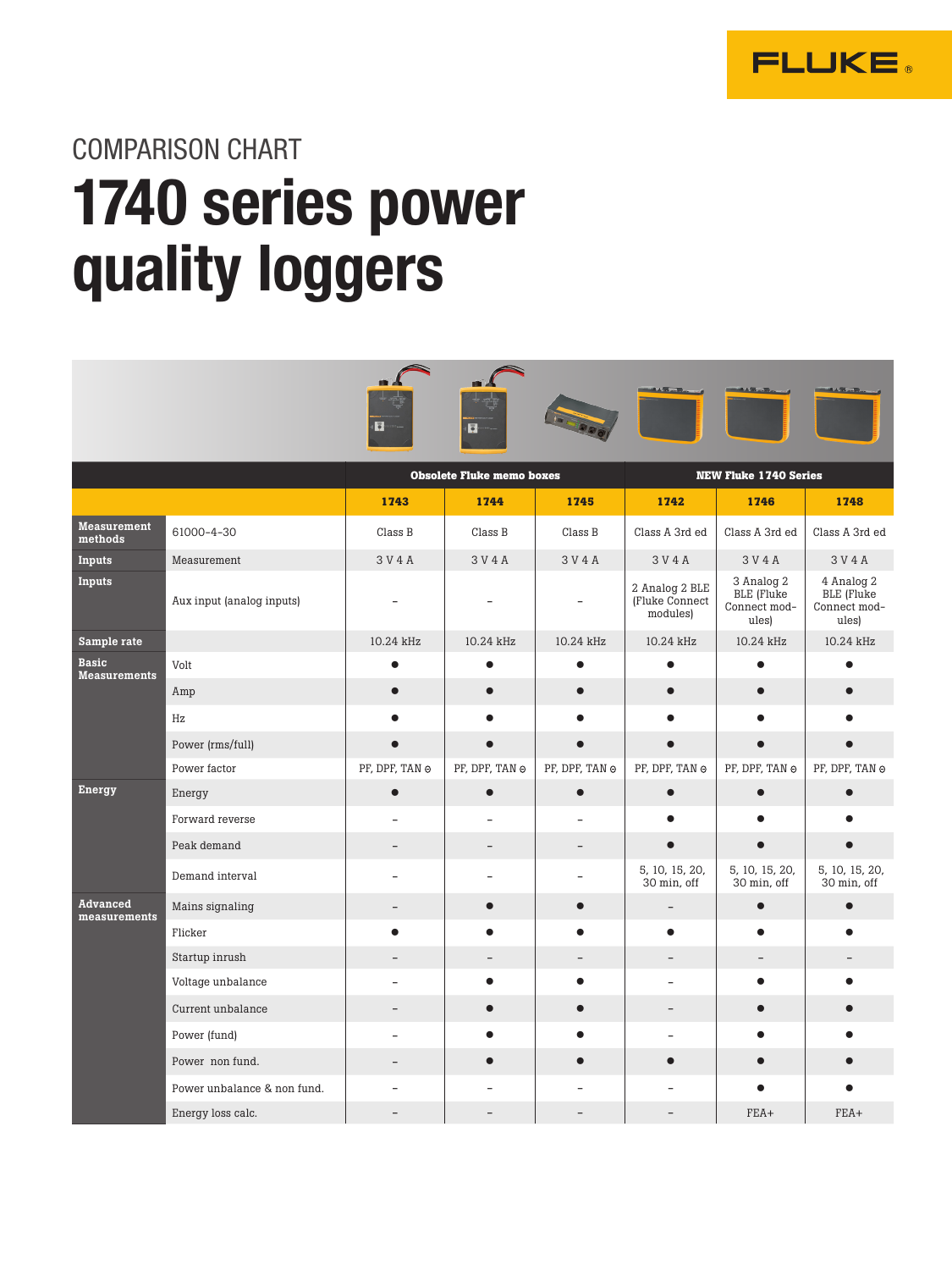

|                                 |                                                                                                     | E.                                | Ы                                      |                                        |                              |                          |                    |  |
|---------------------------------|-----------------------------------------------------------------------------------------------------|-----------------------------------|----------------------------------------|----------------------------------------|------------------------------|--------------------------|--------------------|--|
|                                 |                                                                                                     |                                   | <b>Obsolete Fluke memo boxes</b>       |                                        | <b>NEW Fluke 1740 Series</b> |                          |                    |  |
|                                 |                                                                                                     | 1743                              | 1744                                   | 1745                                   | 1742                         | 1746                     | 1748               |  |
| <b>Harmonics</b>                | Distortion harmonic                                                                                 | THD                               | THD                                    | THD                                    | THD THC                      | THD THC                  | THD THC            |  |
|                                 | Distortion inter-harmonic                                                                           | $\overline{\phantom{a}}$          | $\overline{\phantom{a}}$               | $\overline{\phantom{a}}$               | $\overline{\phantom{0}}$     | TID                      | TID                |  |
|                                 | Harmonics (V&A)                                                                                     |                                   | $\bullet$                              | $\bullet$                              | -                            | $\bullet$ (10 min)       | $\bullet$ (10 min) |  |
|                                 | Harmonics angles                                                                                    |                                   |                                        |                                        | $\overline{\phantom{0}}$     | $\overline{\phantom{0}}$ |                    |  |
|                                 | Power harmonics                                                                                     |                                   |                                        |                                        | L,                           |                          |                    |  |
|                                 | Inter Harmonics                                                                                     |                                   | $\qquad \qquad -$                      | $\overline{\phantom{m}}$               | -                            | $\bullet$                |                    |  |
| Events                          | List: Events dips, swells,<br>interruption, rapid voltage<br>changes, inrush and mains<br>signaling | Dips, swells and<br>interruptions | Dips, swells<br>and interrup-<br>tions | Dips, swells<br>and interrup-<br>tions |                              |                          |                    |  |
|                                 | Sliding event ref.                                                                                  | $\overline{\phantom{a}}$          | -                                      | $\qquad \qquad -$                      | -                            | ●                        |                    |  |
|                                 | Waveform deviation trigger &<br>event list                                                          |                                   | ÷,                                     | ÷                                      | $\overline{\phantom{0}}$     |                          |                    |  |
|                                 | Waveshape: Dips, swells and<br>interruption                                                         |                                   |                                        |                                        |                              |                          |                    |  |
|                                 | Waveshape rapid voltage<br>changes                                                                  |                                   |                                        |                                        | L,                           |                          |                    |  |
|                                 | Waveshape inrush event                                                                              |                                   |                                        |                                        |                              |                          |                    |  |
|                                 | RMS profile: Dips, swells and<br>interruption                                                       |                                   |                                        |                                        |                              |                          |                    |  |
|                                 | RMS profile: Rapid voltage<br>changes                                                               |                                   | $\overline{\phantom{0}}$               | ۰                                      | $\equiv$                     | $\overline{\phantom{0}}$ |                    |  |
|                                 | RMS profile: Inrush event                                                                           |                                   |                                        |                                        | ÷,                           | L.                       |                    |  |
|                                 | RMS profile: Main signaling                                                                         | -                                 | -                                      | $\overline{\phantom{a}}$               | $\qquad \qquad -$            | $\qquad \qquad -$        |                    |  |
|                                 | Transients cycle kHz                                                                                |                                   |                                        |                                        | -                            |                          |                    |  |
|                                 | Waveshape: Wavefom deviation                                                                        | $\equiv$                          | -                                      |                                        | -                            |                          |                    |  |
|                                 | RMS profile Waveform deviation                                                                      |                                   |                                        |                                        | $\overline{a}$               |                          |                    |  |
| Phasor<br>diagram               | FC live                                                                                             |                                   |                                        |                                        |                              |                          |                    |  |
|                                 | PQ health                                                                                           | Ξ.                                | $\overline{\phantom{0}}$               | $\overline{\phantom{a}}$               | $\overline{\phantom{0}}$     | $\bullet$                | ●                  |  |
|                                 | EN 50160                                                                                            | $\qquad \qquad -$                 | $\bullet$                              | $\bullet$                              | $\overline{\phantom{0}}$     | $\bullet$                |                    |  |
|                                 | GOST 32144 2013                                                                                     | $\overline{\phantom{0}}$          | -                                      | $\qquad \qquad -$                      | -                            | $\bullet$                |                    |  |
|                                 | 3s PQ data                                                                                          |                                   |                                        |                                        |                              | $\bullet$                |                    |  |
|                                 | Program PQ limits                                                                                   | $\bullet$                         | $\overline{\phantom{0}}$               | $\overline{\phantom{a}}$               | $\qquad \qquad \blacksquare$ | $\bullet$                | $\bullet$          |  |
| <b>Measurement</b><br>standards | IEC 61000-4-7                                                                                       | $\qquad \qquad -$                 | $\qquad \qquad -$                      | $\overline{\phantom{a}}$               | $\rm Class~I$                | $\rm Class~I$            | $\rm Class~I$      |  |
|                                 | IEC 61000-4-15                                                                                      | $\overline{\phantom{a}}$          | ۰                                      | $\overline{\phantom{a}}$               | Class FI                     | Class FI                 | $\rm Class~FI$     |  |
|                                 | IEC 62586-1                                                                                         | $\overline{\phantom{a}}$          | -                                      | $\overline{\phantom{a}}$               | $PQI-A-PI$                   | $PQI-A-PI$               | $PQI-A-PI$         |  |
|                                 | IEC 62586-2                                                                                         | ÷,                                | $\overline{\phantom{0}}$               | $\overline{\phantom{a}}$               | $\bullet$                    | $\bullet$                | $\bullet$          |  |
|                                 | IEC 61000-2-2                                                                                       | $\qquad \qquad -$                 | $\qquad \qquad -$                      | $\qquad \qquad -$                      | $\bullet$                    | $\bullet$                | $\bullet$          |  |
|                                 | GOST R 51317-4-xx                                                                                   |                                   | -                                      | $\overline{\phantom{a}}$               | Class A                      | Class A                  | Class A            |  |
|                                 | <b>IEEE 1459</b>                                                                                    | $\overline{\phantom{a}}$          | -                                      | $\overline{\phantom{a}}$               | $\bullet$                    | $\bullet$                | $\bullet$          |  |